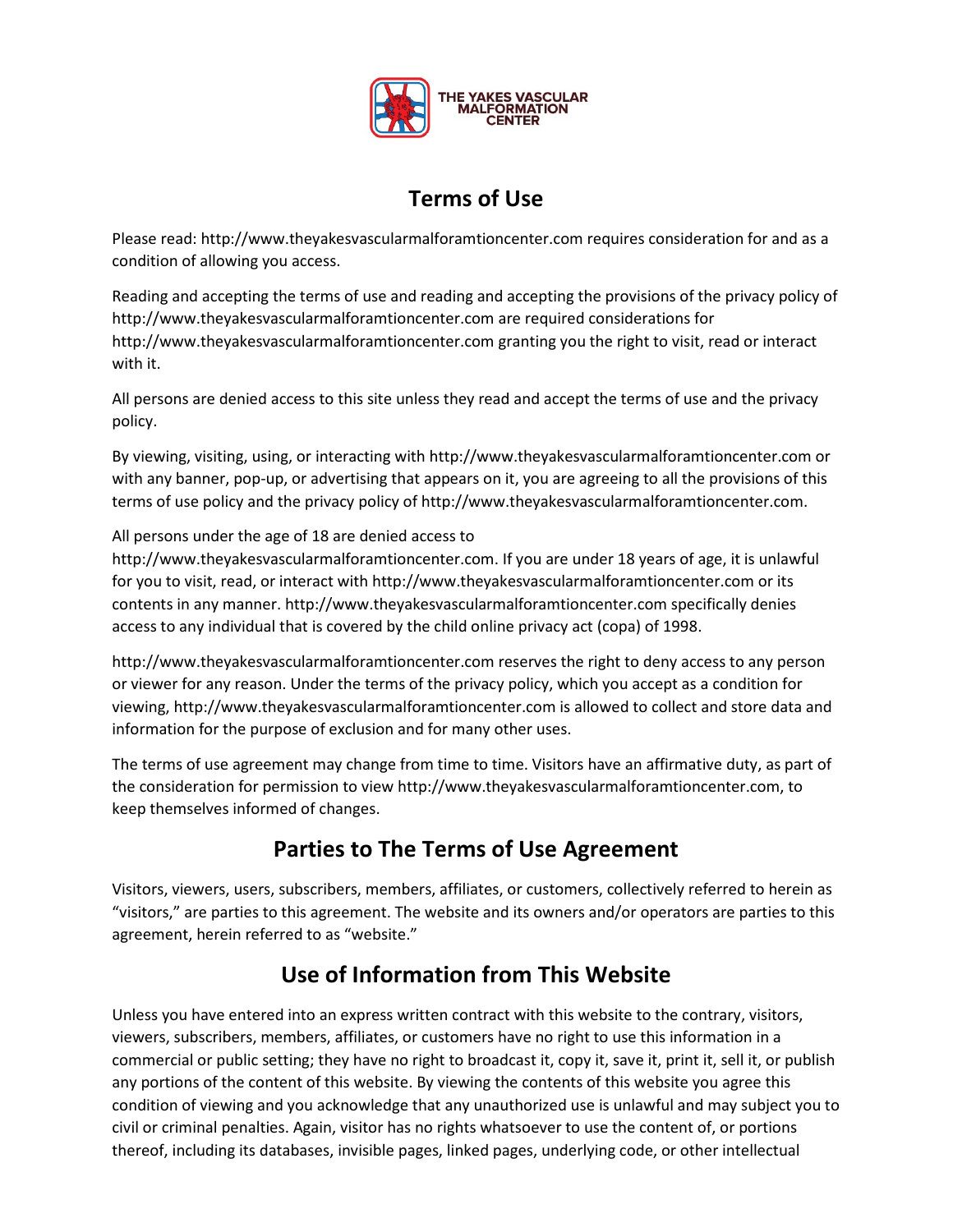property the site may contain, for any reason for any use whatsoever. Nothing. Visitor agrees to liquidated damages in the amount of u.s.\$100,000 in addition to costs and actual damages for breach of this provision. Visitor warrants that he or she understands that accepting this provision is a condition of viewing and that viewing constitutes acceptance.

# **Ownership of Website or Right to Use, Sell, Publish Contents of This Website**

The website and its contents are owned or licensed by the website. Material contained on the website must be presumed to be proprietary and copyrighted. Visitors have no rights whatsoever in the site content. Use of website content for any reason is unlawful unless it is done with express contract or permission of the website.

# **Hyperlinking to Site, Co-Branding, "Framing" And Referencing Site Prohibited**

Unless expressly authorized by website, no one may hyperlink this site, or portions thereof, (including, but not limited to, logotypes, trademarks, branding or copyrighted material) to theirs for any reason. Further, you are not allowed to reference the url (website address) of this website in any commercial or non-commercial media without express permission, nor are you allowed to 'frame' the site. You specifically agree to cooperate with the website to remove or de-activate any such activities and be liable for all damages. You hereby agree to liquidated damages of us \$100,000.00 plus costs and actual damages for violating this provision.

### **Limitation of Liability**

By viewing, using, or interacting in any manner with this site, including banners, advertising, or pop-ups, downloads, and as a condition of the website to allow his lawful viewing, visitor forever waives all right to claims of damage of any and all description based on any causal factor resulting in any possible harm, no matter how heinous or extensive, whether physical or emotional, foreseeable or unforeseeable, whether personal or business in nature.

#### **Indemnification**

Visitor agrees that in the event he causes damage, which the website is required to pay for, the visitor, as a condition of viewing, promises to reimburse the website for all.

#### **Submissions**

Visitor agrees as a condition of viewing, that any communication between visitor and website is deemed a submission. All submissions, including portions thereof, graphics contained thereon, or any of the content of the submission, shall become the exclusive property of the website and may be used, without further permission, for commercial use without additional consideration of any kind. Visitor agrees to only communicate that information to the website, which it wishes to forever allow the website to use in any manner as it sees fit. "submissions" is also a provision of the privacy policy.